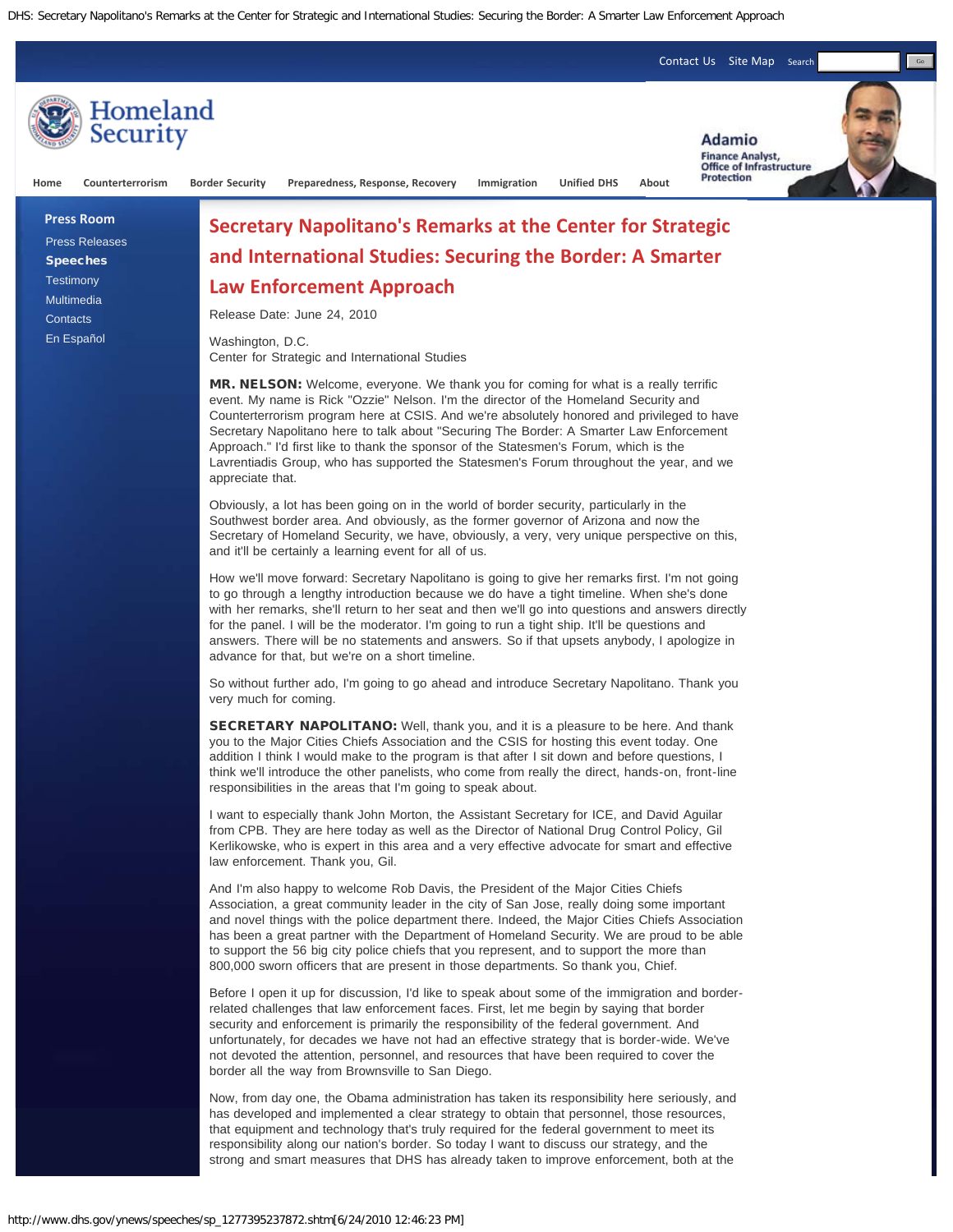border and within the interior of the country. I'd like to detail what progress we've made and the next steps that we are taking.

Now, let's begin with the current challenges. Our Southwest border states have endured more than their share of challenges, and I know this from personal experience, having worked directly on border issues since 1993, first as the United States Attorney for Arizona, then as the Arizona Attorney General, then as the Governor of Arizona, and now, of course, as Secretary of Homeland Security.

I was actually raised in another border state, New Mexico. So I have spent almost all of my life along that Southwest border. I have walked it. I have driven it. I have flown it. I have even ridden it on horseback. This is a border that I know extremely well, and I share the frustration that border communities feel about the challenges that exist in that region, as shown by the cartel-related violence in Mexico and the tragic murder of Rob Krentz in Cochise County, Arizona just a few months ago.

You do not need to live along the border to feel that frustration. All across the country, in every region, every city and town, Americans want the federal government doing everything it can to secure our borders and to enforce our immigration laws smartly and effectively. No one is happy with the status quo. I'm certainly not, and neither is the President.

But as someone who has seen and heard just about every idea, slogan, and political theory about the border and immigration enforcement over the past 20 years, I can tell you that this administration has pursued a broad new enforcement and security strategy with a greater urgency and care than anything I have seen since I began my career in public service. And the strategy is showing real progress. Let me point to a few reasons why.

First, we have dispensed with the rhetoric, and we've just gotten to work. Now, for too long we heard bumper sticker slogans about being tough. But looking tough just doesn't get the job done. We decided that we needed to add some smarts to toughness, and to make some changes to build a coordinated and comprehensive strategy that included CBP, ICE, the Department of Justice family, and our state and local partners. The statistics today reflect that this approach is working, and I'll get to a few of those in a minute.

But second and most important reason we are seeing progress is because of the men and women working on the front line each day. And I'd like to pause on this for just a moment.

We know that law enforcement in border states and throughout the country face a tall order when it comes to border-related crime and smuggling. The men and women who wear a badge and put themselves in harm's way each day do it because they, like each of us, want to do the right thing for our country, and they want to make a real difference. We count on them for this, and they perform their duties with a professionalism and skill that goes above and beyond every single day. They depend on us for our support and for a tough and smart federal enforcement strategy. We owe them nothing less. We are giving them nothing less. And I will continue to do so as long as the President and I and everyone else on this dais hold these positions.

We also know there are thousands and thousands of businesses around the country that are trying to follow the law and hire a legal workforce. These are small businesses, farmers, food growers, producers, and ranchers that are the backbone of our economy. They, like our men and women in law enforcement, must have our full support. They deserve nothing less than a regime that cracks down swiftly on businesses that knowingly hire illegal workers to gain an unfair workplace advantage.

To our partners in the business community who are doing the right thing, I say, we are with you. The government has stepped up our efforts through I-9 audits and intelligent workplace enforcement to level the playing field. We will not yield in this arena because we all have a role to play. Businesses have a role, state and local law enforcement have a role, and of course, as I started out, the biggest responsibility rests with the federal government. It's a responsibility we take seriously, it's why we have taken the steps we have already taken, and it's why we are committed to doing even more, and are constantly looking for ways to improve our federal enforcement policy.

So let me start with a status update on the smart, effective approach we've been taking over the past 18 months. The personnel we've deployed, the technology and resources we've invested, the states we are helping through better information-sharing and increased grant funding, it's a very different picture now than it was before.

Now, you might not get this impression from those looking to score political points by saying that border and immigration enforcement are spinning out of control. And I say the numbers tell the story, and they do not lie. The Border Patrol is better staffed and more strategically deployed today than ever before. Since 2004, the number of agents has risen. It has actually doubled from about 10,000 to 20,000 today, actually a little more than 20,000. We've deployed more U.S. Immigration and Customs Enforcement personnel than ever before to work strategically on investigations, intelligence, and inter-agency task forces to combat smuggling and human trafficking.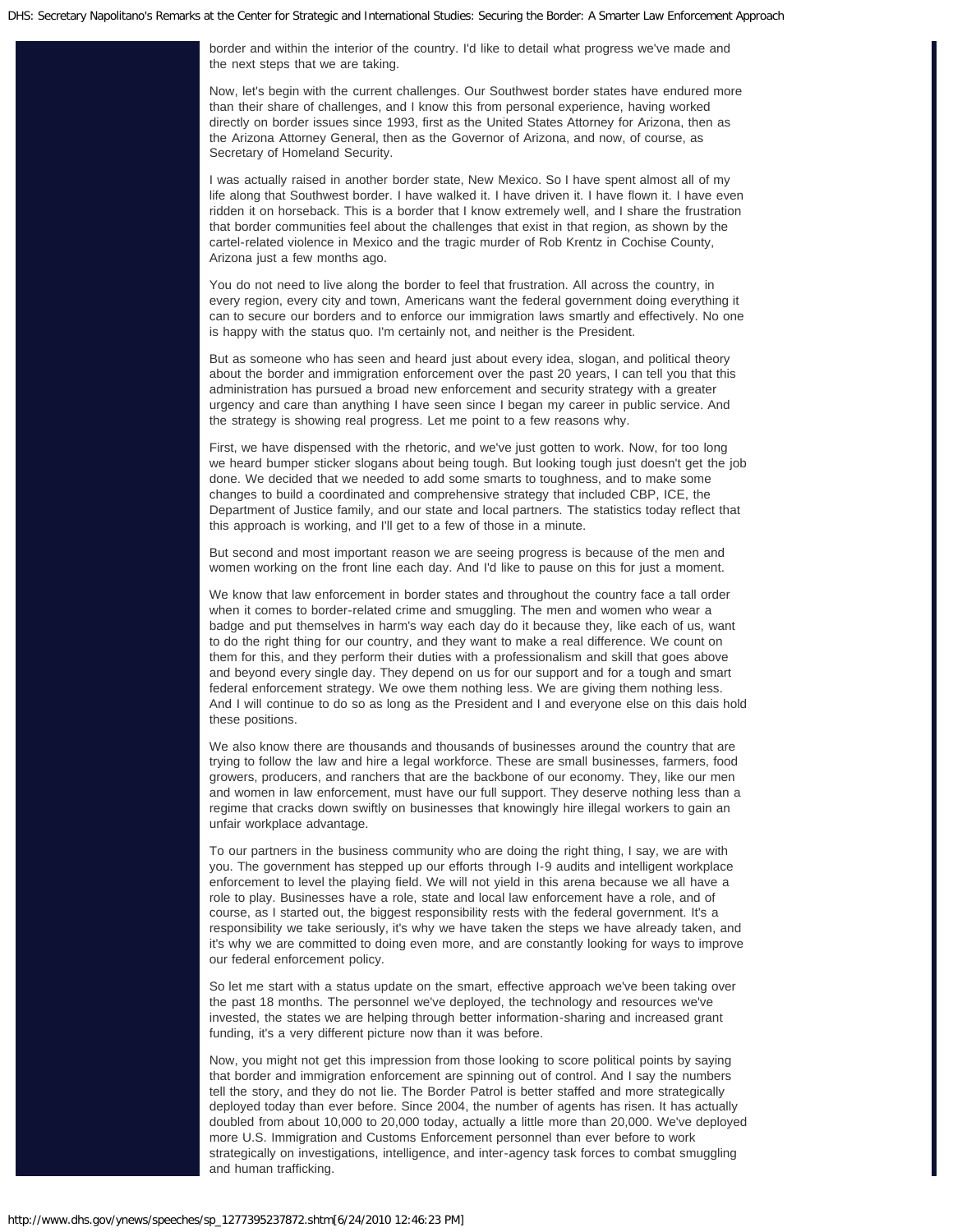We've also deployed more technology than ever to detect smugglers and their cargo. More airplanes, more helicopters, more unmanned aerial vehicles are working the border than ever before. And for the first time, DHS is screening 100 percent of southbound rail shipments for illegal weapons, drugs, and cash. In terms of infrastructure, the 652 miles of fencing that Congress asked Homeland Security to build is nearly complete. The remaining six miles are expected by the end of the year.

The federal government is also collaborating with state and local law enforcement along the border more closely than ever before. And recognize, I was in state and local law enforcement before I moved to Washington, D.C. a year and a half ago. We are leveraging the resources and capabilities of over 50 law enforcement agencies to deter, deny, and disrupt transnational criminal organizations. And we've increased the funding for state and local law enforcement that they can use to combat border-related crime through Operation Stonegarden.

On top of all of this, the administration has partnered with the government of Mexico in ways that are simply unprecedented. We're conducting more operations together, sharing more information, and putting pressure on the Mexican drug trafficking organizations that run smuggling operations into virtually every community in the United States.

These efforts have produced results. Apprehensions of illegal crossers, the best indication of how many are crossing, are at a fraction of their all-time high. They were down 23 percent last year from the year before. Last year, seizures of cartel-related contraband rose significantly across the board. We seized 14 percent more illegal bulk cash, 29 percent more illegal weapons, and 15 percent more illegal drugs than the year before.

And these kinds of numbers tell the story about our strategy. We are focusing our energy on the most dangerous threats to communities. So the numbers of apprehensions and removals are beginning to reflect this strategy. In short, we are doing a number of things, and we are also removing a record number of criminals from our country.

By all measurable standards, crime levels in United States border towns have actually remained flat or have dropped. We've also made important changes to the way that we conduct interior enforcement. We're doing it in a way that is smarter and more effective than before. We've strengthened oversight across the board, fostering consistency in immigration enforcement and clearly prioritizing enforcement against convicted criminal aliens who pose the most danger to our communities.

We've expanded the Secure Communities program, which uses biometric information to identify and remove criminal aliens in state prisons and local jails. Since it began in October of 2008, it has identified almost 35,000 aliens charged with or convicted of the most serious, violent, or major drug offenses. Over eighty-five hundred of the most serious convicted criminal aliens have been removed from United States through Secure Communities.

We've changed the way, as I mentioned, we approach worksite enforcement, moving away from raids that emphasize the number of workers arrested and focusing instead on the employers who exploit undocumented workers or commit criminal offenses,. Already this year, we have arrested more than 100 employers.

We've refocused our fugitive operations, prioritizing criminal fugitives. As a result, whereas in fiscal year 2008, only a quarter of all fugitives arrested were convicted criminals in fiscal year 2010, much closer to one-half of the fugitives arrested are convicted criminals.

We have also expanded E-Verify, which continues to grow by roughly 1,000 employers each week. We have made it more accurate, cracking down on identify fraud and abuse. Our goal for this system is that it be effective, convenient for employers, and accurate, so that employers have a reliable system, and those who are here legally won't be inconvenienced or denied a job because of flawed or incorrect data.

So in addition to the positive results we have achieved from our border security strategy, our interior enforcement efforts have also shown positive results. So far this year, ICE has removed more than 117,000 aliens convicted of crimes, 37 percent more than during the same time frame last year. Indeed, of all the aliens removed so far in fiscal year 2010, as I said before, half are convicted criminals. And in fiscal year 2009, ICE conducted more than fourteen hundred I-9 audits of employers suspected of hiring illegal labor, triple the number as the previous year.

So while we've taken unprecedented actions to increase border security and improve interior enforcement, we are not satisfied. There is more work to do. That is why - and that's what I'd like to move to now - the new measures that we need to take. That's why President Obama has recently requested \$500 million more to bolster law enforcement and security along the Southwest border, and will deploy twelve hundred National Guard troops to assist the ongoing efforts to secure the border and combat the cartels. These are commonsense measures to strengthen and expand efforts that have already proven successful. And today, I'd like to announce several new steps in our enforcement efforts.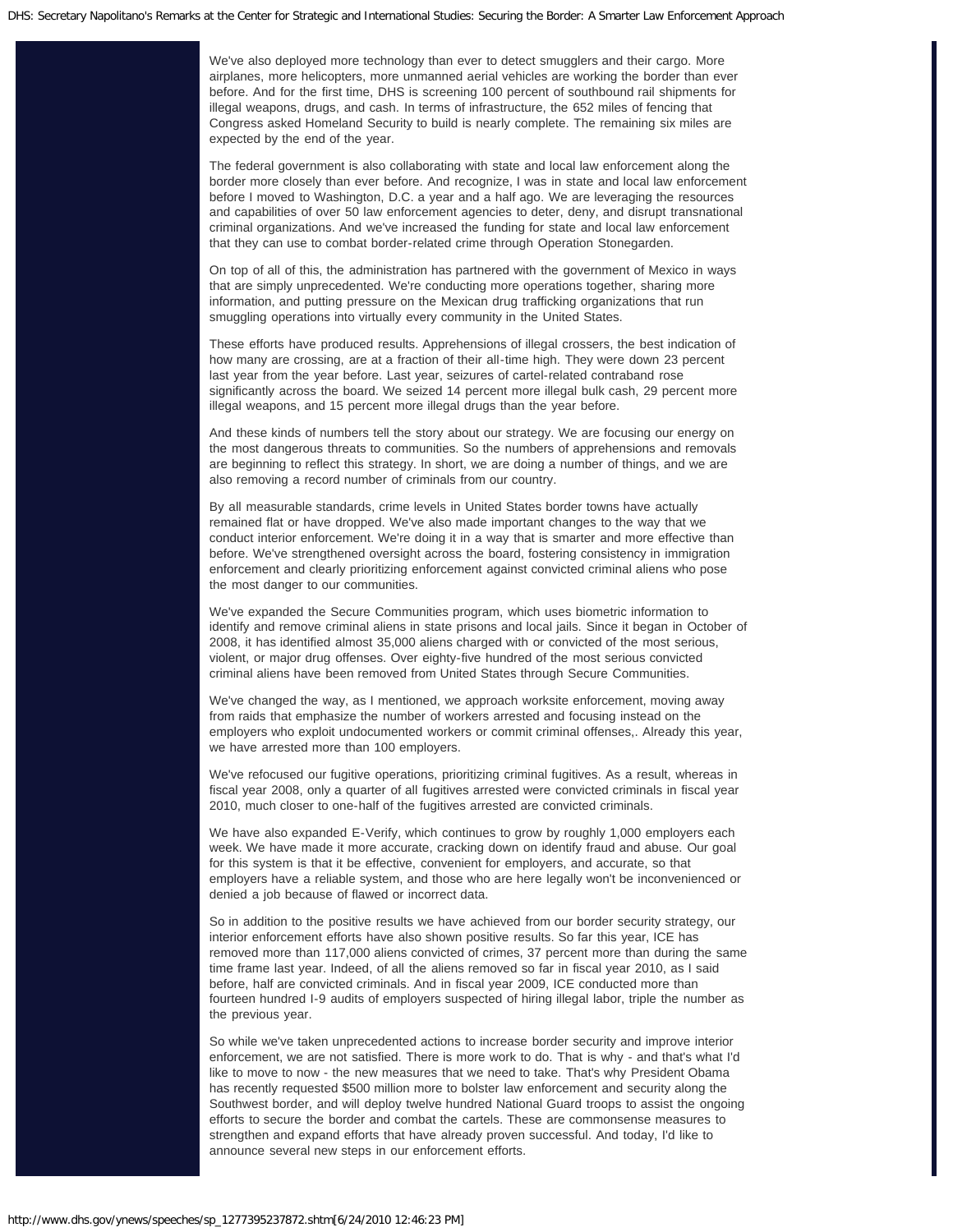The first is a new partnership with the Major Cities Chiefs Association to create a Southwest Border Law Enforcement Compact. This will boost law enforcement at the border, by creating a mechanism, a way for state and local law enforcement agencies that aren't on the border to detail officers to state and local law enforcement agencies who are on the border.

We're also creating a system that will fully interlink the information systems of all state, local, and tribal law enforcement entities, operating along the Southwest border, with those of DHS and of DOJ. This will make sure that officers on the front line have the best information we can give them and that they can share what they learn back up the chain.

We're also establishing a suspicious activities reporting, or SARS program, for the Southwest border. This will help local officers recognize and track incidents related to criminal activity by drug traffickers and utilize this information for targeted law enforcement operations on both sides of the border.

Next, we're strengthening the analytic capability of the state and major urban area fusion centers along the Southwest border, so that they are better able to receive and share threat information, improving our ability to recognize and mitigate emerging threats.

Next, we're partnering with the Office of National Drug Control Policy to implement Project Roadrunner, an automated license plate recognition system. Project Roadrunner was conceived to target both north and south-bound drug trafficking and associated illegal activity along the Southwest border.

We're focusing on money laundering and bulk cash smuggling operations in transportation corridors along the Southwest border and targeting hot spots through roadside interdiction surges. For that region, I have now ordered the deployment of additional border patrol agents, ICE investigators, AIR Assets, and other technologies to the Arizona border, to conduct targeted operations against the cartels that exploit this part of the border, specifically around the Tucson sector.

We're also expanding the illegal drug program to additional Southwest border ports of entry so drug traffickers, whose trafficking activity can be tied to Mexico, are returned to Mexico to face prosecution by Mexican authorities.

We're also expanding the Joint Criminal Alien Removal Task Forces. These are comprised of ICE agents and local law enforcement, and they identify and arrest convicted criminal aliens who are living in our communities.

Now this also involves deploying surge teams to work with state and local jails that are within 100 miles of the Southwest border to ensure the identification of all removable convicted criminal aliens detained in those jails, who, if released, would pose a danger to public safety.

I'm also proud to announce today that the Federal Aviation Administration has approved the use of CBP Unmanned Aircraft System flights along the Texas border and in the Gulf region. CBP plans to base an unmanned aircraft system or UAS at the Corpus Christi Naval Air Station as soon as all necessary arrangements are finalized to sustain a permanent UAS presence there.

These types of flights aren't useful everywhere, but in some places they're part of the right mix of infrastructure, manpower, and technology that improves border security. This is the case for parts of the Texas border, and we plan to move forward with using this technology there.

And finally, we're increasing joint training programs with Mexican law enforcement, focusing on money laundering organizations, investigations, and human trafficking and exploitation organizations.

I'd like to conclude on a point that I think bears repeating. There is a clear federal responsibility here, and this Administration has taken this responsibility serious from the very start. We're attacking the challenges the border brings, and we're doing so in ways that are smart and tough and strategic. The policies and resources we have put in place at the border and in the interior constitute the most serious and thorough immigration and border-related effort ever. There is no magic bullet here, but we are addressing the problem in ways that are smart and unprecedented.

Now securing our border requires constant pressure. And maximizing our efforts, especially against traffickers and criminals, will require more than just federal, state, and local resources. It will also require Congress working across party lines to enact changes to our immigration laws, so that we have a comprehensive set of reforms that meet the needs of our country. And this Administration is committed to taking that step.

It's not just enough to address just one part of our broken immigration system without addressing the rest. For too long, all we've heard in this debate is tough talk without the smart comprehensive steps we need to truly fix the immigration system. The immigration debate is about accountability. It's about meeting fundamental responsibilities. And as I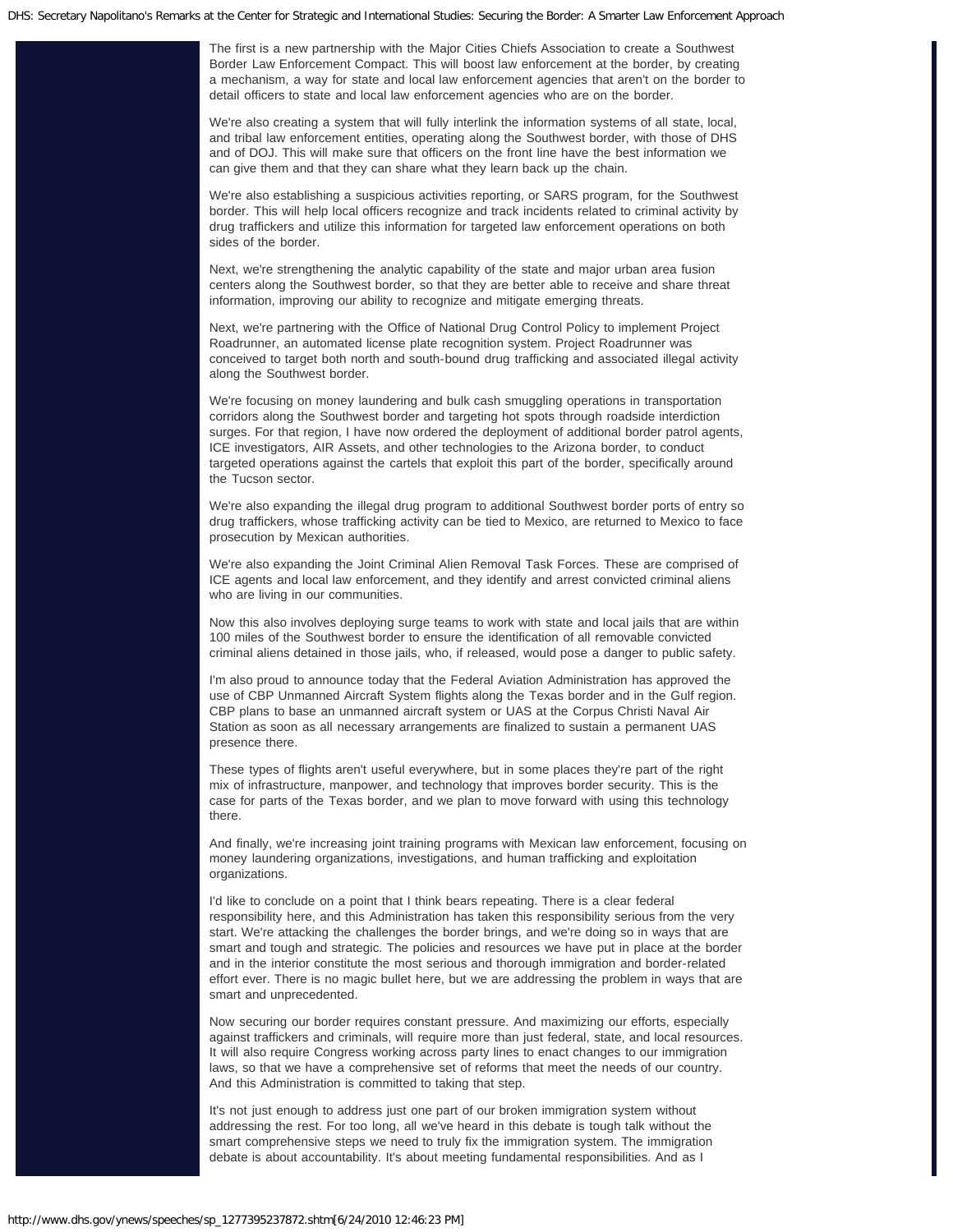mentioned earlier, the federal government needs to meet its responsibility to secure our borders.

Employers who game the system and hire undocumented workers need to be held accountable. And yes, illegal immigrants also need to be held accountable by requiring them to register, get right with the law, pay their taxes, learn English, before they can ever get in line to earn American citizenship. Each of these components is related, and that's why we need a single, functional immigration and border policy. We cannot have 50 different state policies. It simply will not work.

Now too often, politicians' bumper sticker slogans are presented as real solutions. They are not. The American public knows better, and can be assured that this Administration and the Department of Homeland Security will continue to take every action needed to secure the border and pursue real immigration reform.

And with that, and with that assurance, I'm happy to open up the floor, along with Assistant Secretary Morton; Deputy Commissioner Aguilar; Director Kerlikowske; Major Cities Chiefs President Rob Davis, to talk about this subject of such importance to the American people.

Thank you very much.

MR. NELSON: Well, Madame Secretary, thank you very much for those very, very good remarks, and we appreciate the update on all the new initiatives and all the accomplishments. I think sometimes that gets lost in the media. When we focus on all negatives, we forget how much progress we have made and how good our forces in the field are doing on a daily basis. And I think that that was an excellent job of highlighting that.

You've already introduced the panel. I'll just go through them very, very quickly here, just to point out some of their highlights.

But next to you, you have Director Kerlikowske, who is the Director of the Office of National Drug Control Policy and the Nation's sixth drug czar. In his position he coordinates all federal aspects of the federal drug programs and implementations of the President's National Drug Control Strategy. He has 37 years of law enforcement experience. And prior to this, he was the Chief of Police in Seattle for eight years.

Next, we have Assistant Secretary John Morton. He leads the principal investigative component for DHS and also the second largest investigative component in the U.S. government. He's a career attorney, DOJ experience in government service for many years.

Then we have Deputy Commissioner Aguilar, a career border security officer for 30 years, and now is the Deputy Commissioner of the Customs and Border Protection.

And then lastly, we're very - it's actually one of the honors we have here is Chief Davis, who is the Chief of Police of San Jose, California, and President of the Major Cities Chiefs Association, flew in on the red-eye today to be with us, and he's been with the police force there since 1980. So we're actually really privileged to have him here as well.

I'm going to go ahead and take the prerogative of opening up the first question. And I want to tap into some of the local law enforcement experience we have at the table here, and ask a question about information sharing. We talk a lot about information sharing at the federal government level and how difficult and challenging it is, although information sharing between state and local and the federal government is probably going to be infinitely more difficult and infinitely more challenging.

And particularly when we look at the Southwest border, where you have multiple jurisdictions, including tribal elements and Mexican government and the federal government, the challenges of getting the right information to the right people are significant.

So I'd like to ask Director Kerlikowske and Chief Davis to get your thoughts on what are some of the challenges of getting the information that you need to do your jobs there, and how are we overcoming those as a government?

I'll start with you, Chief Davis.

CHIEF DAVIS: Thanks. When we discuss the issue of sharing information, clearly from our perspective of the Major Cities Chiefs, it's about relationships. You know, in terms of sharing information, criminal information, across platforms, be it state, local, whatever the case may be, we have had partners in the past. We've seen the FBI and others that have brick-andmortar presence in our communities, and we have relationships with them. DHS, you know, has been around for coming up on a decade. We're still in the process of establishing those relationships.

But make no mistake, there's been a huge amount of effort and a lot of success that's transpired over the last several years, as we have begun to create fusion centers and other mechanisms whereby local law enforcement can get together and begin to have a face-toface contact with our state and federal partners. So that's the key there.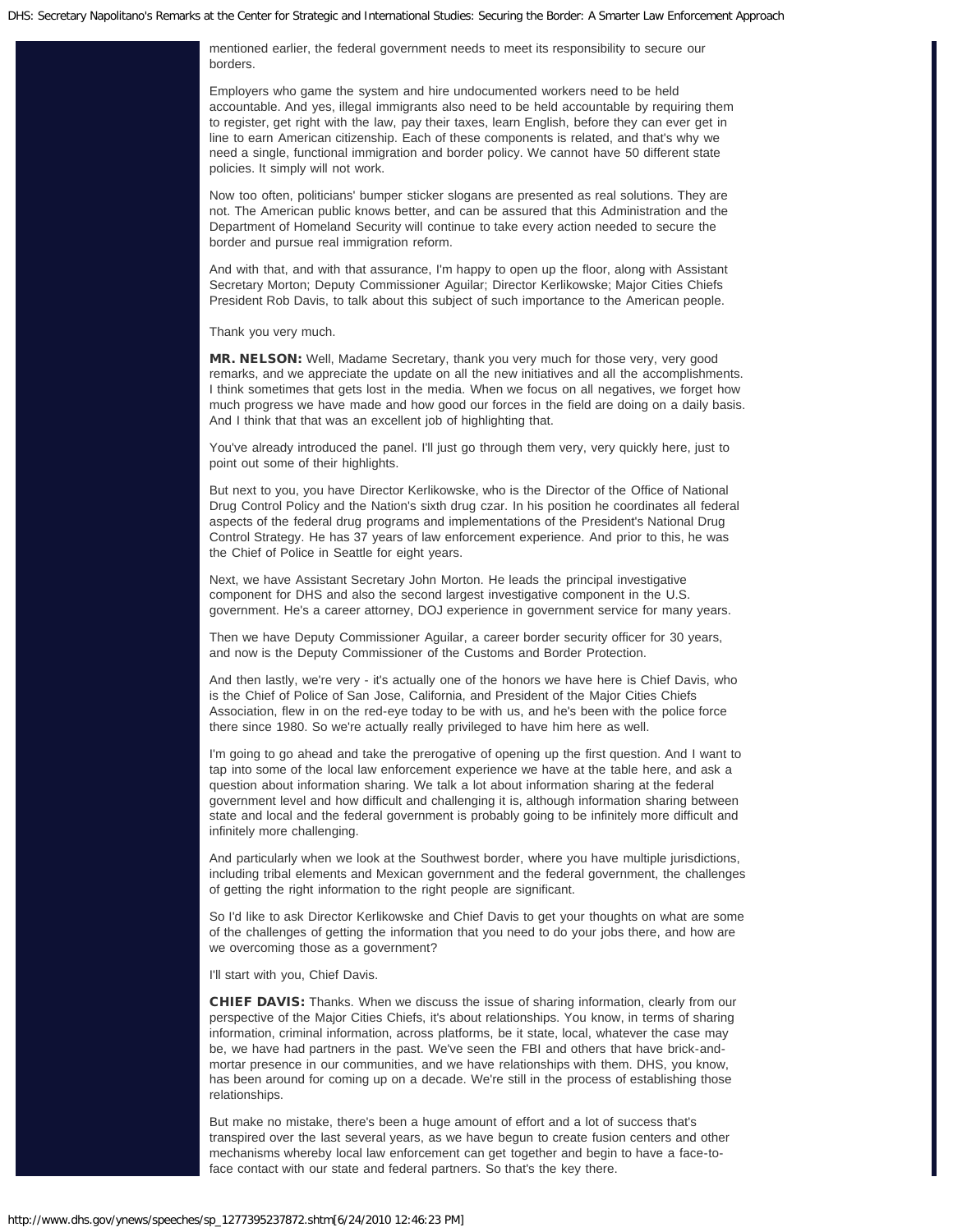And the other problem, I think, for us - and I'll conclude on this - is that you look across the country, and in California in particular, we're cutting services, we're cutting patrol officers. I'm standing to lose about eight percent of my work force the next month here. So when you're trying to figure out where you're going to prioritize what you're doing, we really do have to get savvy and figure out how we can share information, take advantage of each other's resources. It's going to be key to success in the future, as we're dealing with dwindling budgets.

So to the extent that local law enforcement can have that support from the federal government to try and make sure that we're standing up the fusion centers, and have those face-to-face relationships, that's where we need to be going.

MR. NELSON: Director Kerlikowske?

DIRECTOR KERLIKOWSKE: You mentioned my 37 years. Thanks very much.

DIRECTOR KERLIKOWSKE: A couple things that I think are important. Rob mentioned fusion centers. The other, I think, hallmark of this Administration in particular is to select people that have the backgrounds at the state level and at the local level.

After 9/11, information sharing began to improve markedly, but I think that we've taken it a few steps further, and that is, looking at this problem, especially the drug problem, quite holistically, and not looking at it as just the border being that 1,960 mile along that area. It is involving everyone in this effort, whether it was the Seattle Police Department in this new law enforcement compact that the Secretary just mentioned. All of this is meant to supplement and augment and work closely with the Federal resources. And, frankly, in that long experience, I have never seen better examples of the sharing of information, all in an effort to make sure that communities are protected.

MR. NELSON: Great. Thank you very much both of you.

Okay. We'll go ahead and open it for questions. It's a little bit difficult sometimes to see people with the lights, but we'll go ahead and start with the gentleman in the blue suit right here.

MR. NELSON: In this town everybody has a blue suit, huh? We have microphones coming around. Please state your name and where you're from, and direct your question, and then I'll kind of assign it to a panelist.

Q: My name is Grigor Budas, and I would like to see if Secretary Napolitano and Mr. Aguilar can tell us which is the current status of the embassy agency with regards with the shootings at the border and how do you think that more deployment of troops and personnel can avoid interference with the good relationship that you have currently with the Mexican government.

DEPUTY COMMISSIONER AGUILAR: Good morning and thank you for that question. And good afternoon everybody.

One of the things that I think that we need to recognize is, as has been stated numerous times before, that we ask our men and women to deploy in a very complex environment at the border. It is an environment that is not only complex, but is a tough area. They encounter various activities that until they encounter the activities, they don't know what they are up against. That being said, any time that there is loss of life it is very, very regrettable.

The incident that you speak to is, in fact, being investigated. It is being investigated and looked into thoroughly, jointly with the law enforcement community throughout the area there. And once that is completed, we will put out the information in a very open fashion. So the investigation is ongoing as we speak.

As to the National Guard, the National Guard deployments that have worked throughout the last 20 years that we have worked with the National Guard has worked in a very, very coordinated fashion to the point that it increases our capabilities in such a fashion that it puts more boots on the ground, more border patrol agents and boots on the ground, support from the National Guard, but yet a clear division of them not arresting, not engaging in enforcement activities directly attributed to any illegal crossings of either aliens, narcotics or things of that nature.

We have experience in this. It has worked out very well, and I can assure this group that the National Guard, the citizen soldiers, will bring us a tremendous amount of capability in securing our borders.

MR. NELSON: Okay. We'll go to the next question. The gentleman in the front row right here. Wait for a microphone, please?

Q: Thank you. Gavind Berrera with the Mexican News Agency, "Norte Mexican." This is a question for Secretary Napolitano.

Madam Secretary, I wonder if you can expand about two of the announcements that you made regarding the deployment of new personal to Arizona and also the use of these that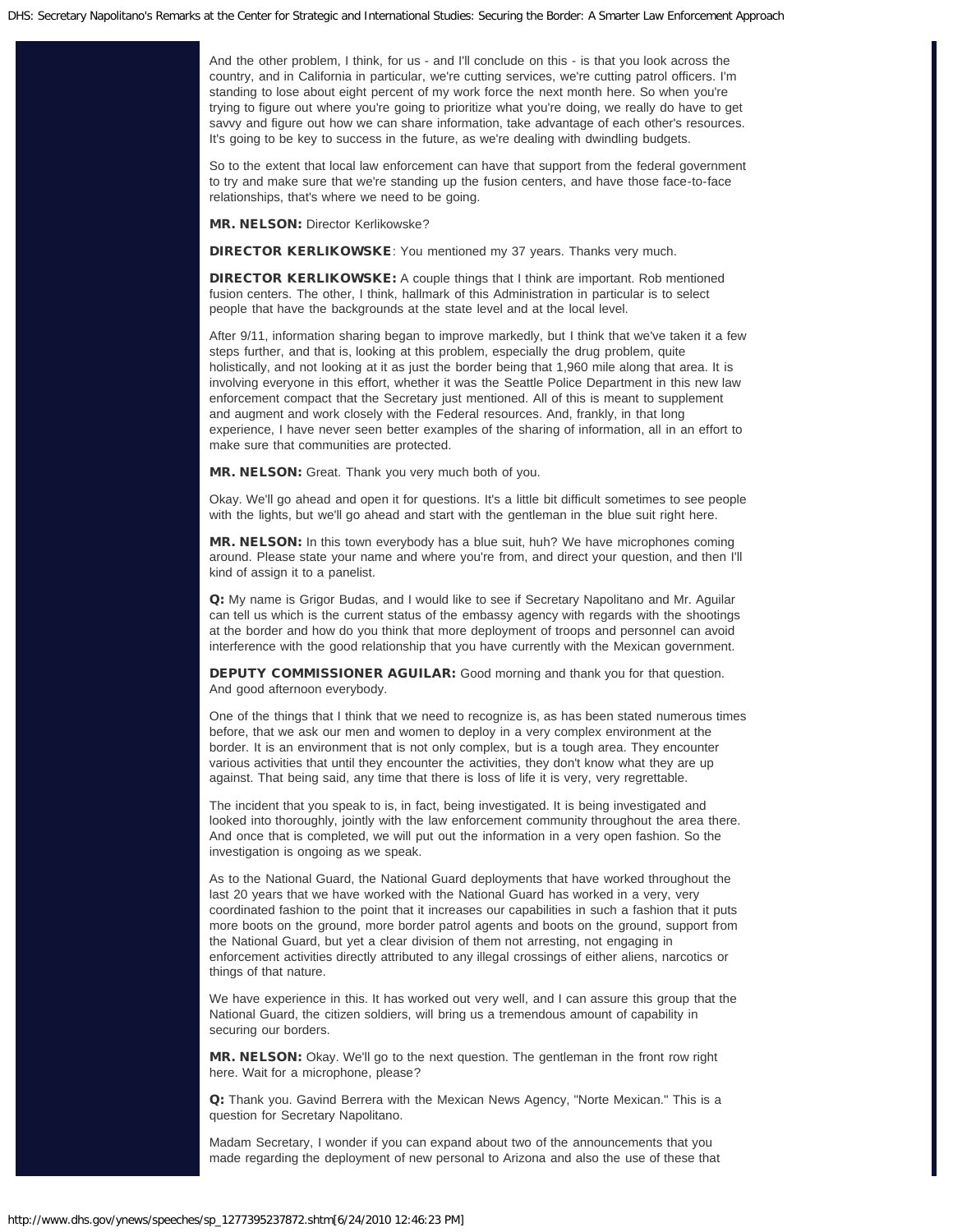remain in Greco, in Texas. Could you give us precise numbers? And I wonder if given the fail of the SBI Net program so far, if the U.S. government is considering the possibility to expand the use of this type of - along the border with Mexico.

SECRETARY NAPOLITANO: Well, part of it depends on Congress passing the supplemental that the President has requested, but that supplemental pays for a thousand more border patrol agents, a hundred and sixty more ICE investigators, thirty more port officers, twenty more canine teams, and two predators to be used along the border. Many of those, as well as some existing forces, are surging into Arizona, but they're doing it in a coordinated way. So the numbers today may not be the same as the numbers next week or the numbers the week thereafter, but we can get you some numbers after this program.

The goal is, of course, to focus on the Tucson sector. Anybody that knows that border knows that we have done a pretty good job of closing off San Diego-Tijuana area and the El Paso area, but that has caused a lot of the drug trafficking organizations and human trafficking organizations to focus their roots into Arizona along that quarter. And our goal now is to shut that quarter down.

MR. NELSON: Great. Thank you.

Let's try this side of the room over here, back with the red dress in the corner.

Q: For Secretary Napolitano. Secretary of State Hillary Clinton has confirmed, and other sources within the administration have confirmed, that the administration will be filing a federal law suit against the State of Arizona. And I'm wondering since you were Governor of Arizona and spent so much time there if you could comment on that.

MR. NELSON: I'm sorry. Could you just state your name and where you're from too?

Q: Oh, sorry. Carolyn Presutti with Voice of America TV.

SECRETARY NAPOLITANO: No.

MR. NELSON: All right. Could we go to the next question?

SECRETARY NAPOLITANO: Listen. Questions about whether, how, when or whatever to challenge the Arizona law should be addressed to the Department of Justice. What I'm here saying today is that enforcement along this border in those border states is primarily a Federal responsibility that we do that and need more manpower, more technology, more infrastructure to assist. That's part of our plan. We need to be working with Mexico. That's part of our plan and we need to work with state and local law enforcement. That's part of our plan as well, particularly when it comes to the organizations that are exploiting that border for their own gain.

**MR. NELSON:** No more questions from this side of the room. You guys are in the penalty box. All right. We'll go back to the middle here. Anybody with questions in the middle. The gentleman in the front row?

Q: David Silverberg, Homeland Security Today magazine. There have been reports of shots exchanged, and so forth, with Mexican military forces along the border and of Mexican military forces escorting drug shipments and so forth. What impact is that having on these initiatives and on U.S.-Mexican relations along the border for the future?

SECRETARY NAPOLITANO: Why don't I take that and also ask Deputy Commissioner Aguilar also to address that look. As noted, I've worked this border and this border area a long time. There are, from time to time, reports, some verified, some unverified. It's awfully difficult out there to attribute the identity of any particular group that is moving along the border. But as individual incidents arise, we deal with our Mexican counterparts about that in an appropriate way.

Let me say this, however. Our cooperation with and working on day-to-day working relationship with Mexican federal law enforcement has never been stronger, and, as someone said earlier today, part of it is about relationships and knowing the people who have basically the equivalent of my job on the Mexican side of the boundary, of the border. And those relationships are very strong, and that's why we believe that with these additional resources, with the strategy, the smart effective tactics and strategy we've been employing, will be deploying, and then working with Mexico, that is our best chance to finally get at these drug cartels that have, you know, played havoc with both countries for far too long.

But, Chief Aguilar, did you want to say anything about that?

DEPUTY COMMISSIONER AGUILAR: On the issue of working with our Mexican partners and our neighbor, I can tell you that after 32 years of service our relationship with Mexico, overall, has never been better, whether it be with the military, with the SSP, with any other government agency that works with us, and that is what has brought us to where we are today.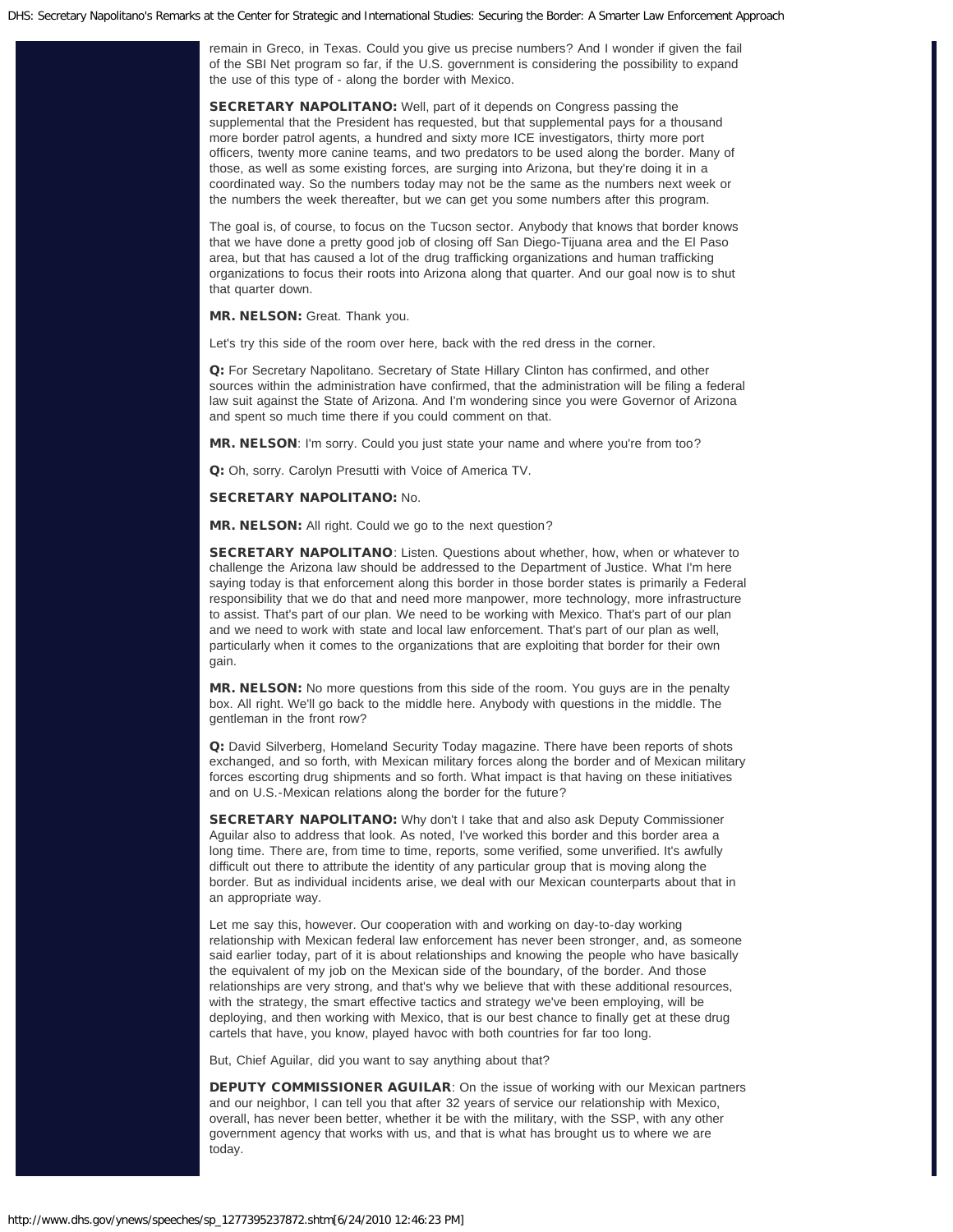There has been a brighter delineation, if you will, of the border, that did in the past cause some problems of inadvertent entries of the Mexican military into the U.S. and, frankly, us into Mexico also. But that brighter delineation by way of the infrastructure that we have put in place, but more importantly the collaborative effort that the Secretary spoke to just now, where we collaborate on the strategies, on the application of racehorses, on mirroring efforts in order to bring greater control of that border.

As far as to your question about shots exchanged, I can't remember the last time that that happened. I can tell you that it has happened in the past, again, when there was those inadvertent actions that did occur, but I want to reinforce that our partnership with our Mexican partners has been just tremendous, and that is part of what is also getting us to better securing the border as we move forward.

MR. NELSON: Okay. We'll go to this side of the room over here. Okay. In the front row here. You guys are letting Assistant Secretary Morton off the hook.

Q: Hi. Marissa Leno with Northrop Grumman, but formerly with Homeland Security International Affairs. I want to take a slightly different tack and ask, to the secretary or anyone, when I read the title of "Securing the Border," I know everyone assumes that the main topic is going to be the Southern border. But with all due respect to his Excellency the Ambassador of Mexico, we also have another neighbor. And I wonder if you might comment on how many of these new measures or different measures might be applied to the Northern Border.

SECRETARY NAPOLITANO: Let me take that and say that the measures I've described today are for the Southwest border. However, we have other measures we've applied at the Northern border, including more deployment of mobile type radar systems, more agents. We have met the congressional mandate for the number of agents that need to be at the Northern border. We have excellent cooperation, of course, with the RCMP [Royal Canadian Mounted Police], and we have an aggressive program under way now to improve and provide better equipment and technology at the actual ports of entry all along the Northern border.

I don't know if you wanted to add anything to that.

DEPUTY COMMISSIONER AGUILAR: The only other thing I would add is the following, that we don't forget about the Northern border. As the Secretary pointed out, we are continually adding the border patrol agents and ICE agents. We have the best teams. We have Ibids and we work collectively with the Canadians, with CBS ARCMP.

In addition to that, one of the areas that we're taking a look at now, as we work progressively with them, is taking a look at that border, not just as a juridical line, not just that line in the frozen tundra up there, but as it relates to flows, flows of people, flows of cargo, and flows of transportation modes. So that to every degree possible we're looking at those flows literally from point of origin, as it transits towards the United States, as it arrives at the United States at the entry point, and then egress to where we work collectively with foreign law enforcement, domestic law enforcement, in partnership, to ensure that we do everything possible, not just at the juridical line, but throughout those flows. And ICE plays a big part on that.

I don't know if you want to expound on that, Mr. Morton.

ASSISTANT SECRETARY MORTON: Well, I'll just add that first with regard to the Canadian border, we do have three border enforcement security task forces. If the President's budget is approved as requested this year, you're going to see more, and that focuses exclusively on transnational crime coming across the border with Canada. But to pick up on the point that the Deputy Commissioner made, it's much more aggressive than that.

You know, when I come to work every day now I think about the border starting in our 44 offices overseas, you know, London, Paris. You know, our biggest foreign office by a long shot is in Mexico City. We have officers not only in Mexico City but in cities throughout Mexico, and we have an extraordinary level of cooperation with our law enforcement partners in those places. And it's because the idea of thinking about border security simply in terms of the line in the sand just is outdated. As the Deputy Commissioner said, it is all about flows, flows of a lot of things that we want to encourage, trade, lawful travel, and flows that aren't so helpful and lawful, and that we need to pay a lot of attention and try to shut them down.

MR. NELSON: Chief Davis, did you want to add anything to that?

CHIEF DAVIS: No. Well, just one quick thing, and that is the fact that, again, we're talking about relationships. We've heard how they are working with our partners both in Canada and Mexico. We have seen that there's much better cooperation between ICE and local law enforcement officials because of the fact that they've recognized some of our needs in terms of how we're working with our communities and trying to mitigate those issues that come up whenever you're talking about custom, or excuse me, immigration enforcement.

But I do think that the point simply needs to be made that, look. You're looking at a group of people here that have made a lot of strides and a lot of progress over the last several years. Nobody has been sitting around waiting for these problems to come at us. This hasn't just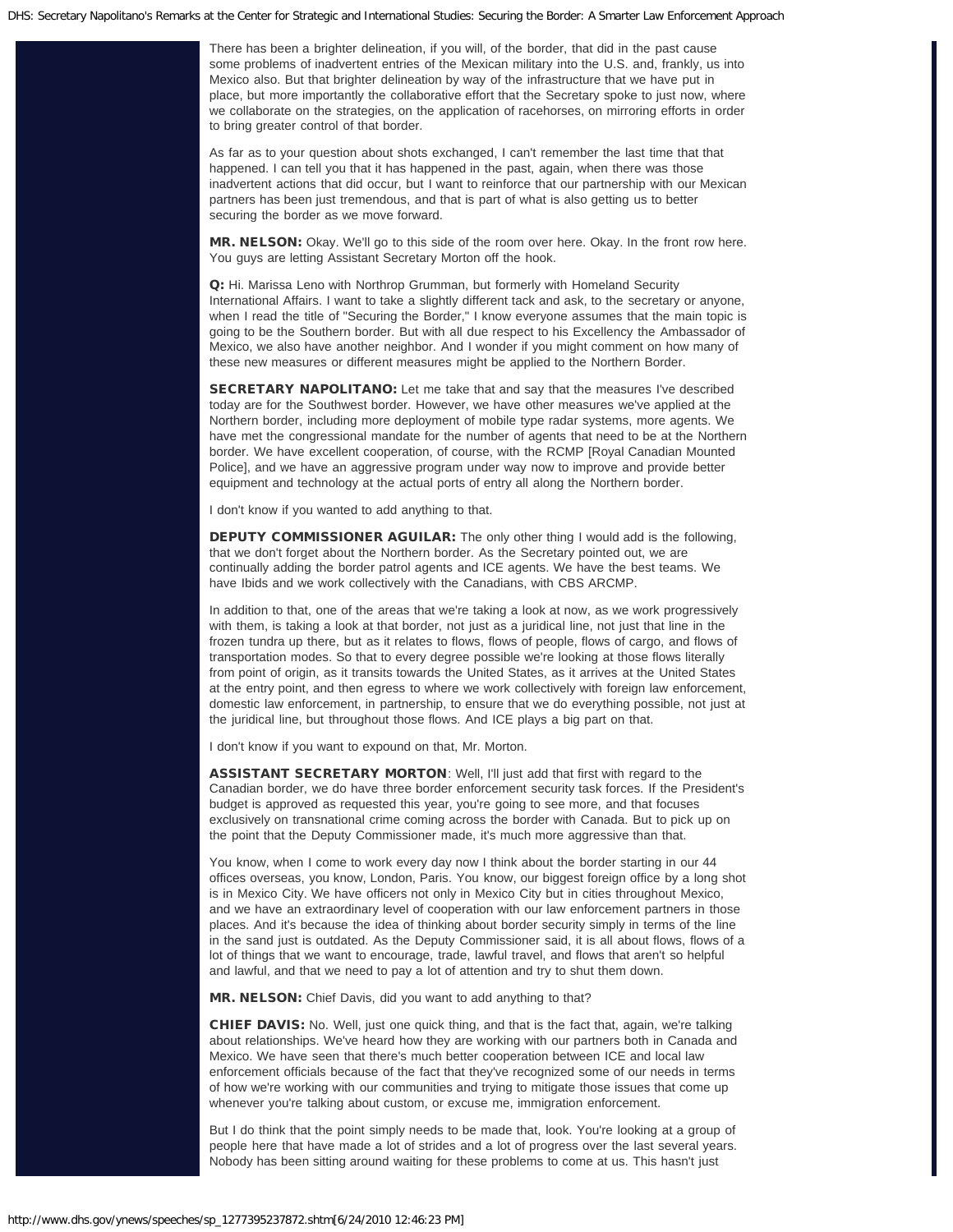happened. All of these agencies have been very proactively involved. And, in fact, just one quick comment.

We're very happy to have seen that the Department of Homeland Security is really focused on making sure that they are reaching out to local law enforcement. And I can prove that by the fact that we know the man at DHS on a first name basis, Bart Johnson, who is working with us in this effort. So the point simply is if you're looking at us, saying what are we doing to work together? We're local law enforcement out there trying to support what is it they're doing as well.

MR. NELSON: All right. Thank you very much. We'll go back over to the side of the room, the gentleman over there.

Q: Chris Strohm with Congress Daily. A question for Secretary Napolitano. As you know, Republicans in Congress say they won't support comprehensive immigration reform until the border is secure. So with that, can you give a timeline on when the border will be secure, or do you think that that argument is political posturing and they keep moving the goalpost?

**SECRETARY NAPOLITANO:** Well, look. We think these resources we've asked for matter. We think that they matter because they will argue the efforts that have been underway over the past years and accelerated over the past 18 months. And the plain fact of the matter is, is that the border is as secure now as it's ever been, but we know we can always do more. And that will always be the case. It's a big border. It's nineteen hundred and sixty miles across that Southwest border.

It's some of the roughest, toughest, geographical terrain in the world across that border. And so the notion that you're going to seal that border somehow is something that anybody who's been involved in the actual doing of law enforcement, the front office work, the front line work of the law enforcement which say you're never going to totally seal that border, recognizing also that there's a lot of trade in commerce we want going back and forth, I mean, Mexico, for 22 of our states, is our number one or two trading partner. I mean, it's huge the amount of commerce that goes back and forth.

But this will make our border even more secure and we will keep evolving as indeed border threats keep involving. But the notion that you're going to somehow seal the border, and only at that point will you discuss immigration reform, that is not an answer to the problem.

MR. NELSON: Okay. Now, the next question. Or, no. They're calling from CSIS.

Q: Thank you, Your Honor. Debal Garcias. I guess my question is for Mr. Morton. How does one calculate the daily average of deportations of illegal immigrants. Is it done on a daily or weekly or monthly basis? What is the average and what is the cost per deportation?

ASSISTANT SECRETARY MORTON: In any given year, about 380,000 people, a little over a thousand a day. And we calculate that daily in some offices, actually, by the shift. It's a major operation, and obviously we keep very close track on it.

MR. NELSON: Okay. Great. This will be the last question. I think it's time for the middle of the room here and the gentleman in the front row, we'll give it to you.

SECRETARY NAPOLITANO: Is it a question for all of us?

MR. NELSON: Yeah. Is it a question for all of us?

Q: It could be.

MR. NELSON: Well, we form it that way.

Q: Yes, thank you. In the next 24 months, in terms of your priority --

MR. NELSON: Sorry. Your name and where you're from?

Q: Oh. Mike Connors, Booz Allen Hamilton. In the next 24 months given your priorities and the fact that you've alluded to the dynamic nature of border security, do we have the proper mix of people processing technology now with the changing nature of SBI Net and other programs? Where do we want to be in 24 months in terms of border patrol personnel, mobile radars, the whole system of border security, especially as threat compression occurs and you close off certain routes, and then the narcotics traffickers come up with semi-submersibles, small airplanes, and other types of means to circumvent our systems? Thank you.

**SECRETARY NAPOLITANO:** I think that is actually a pretty good question for all of us given all of our relevant experience. And look, border security requires manpower. It requires technology. It requires infrastructure. It requires properly trained law enforcement at all levels who are working together. It requires prioritization because we really want to focus on, as John Morton said, for example, removal of criminal aliens who pose a danger to the public safety of our communities, and, you know.

So setting those priorities and making sure that everybody out to the front lines understands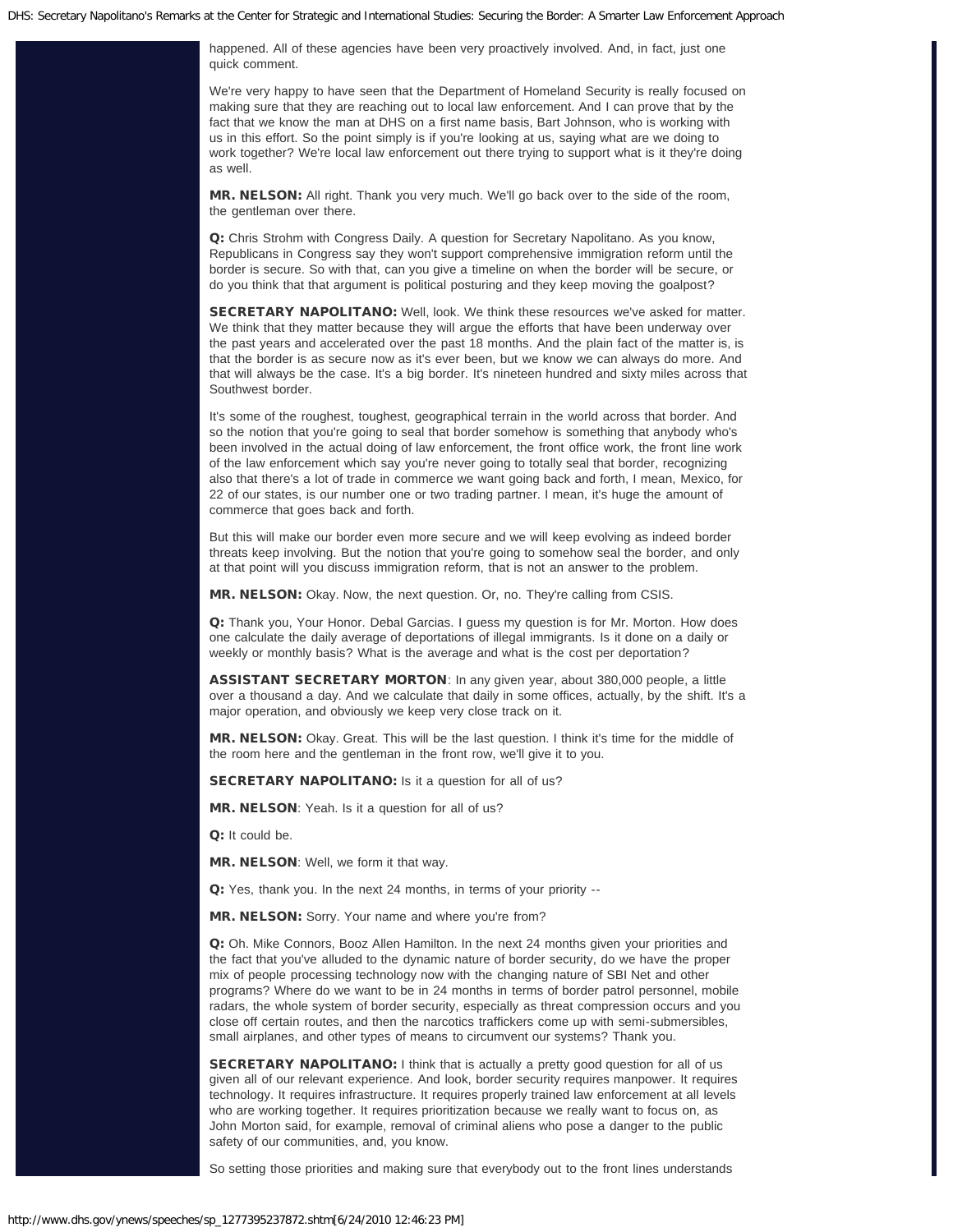those priorities is another important part of the mix. I believe that the measures that we have taken and are taking now to augment our efforts will even further secure the land border between the United States and Mexico; but if you look at our charter as the Department of Homeland Security, in addition to counter-terrorism, which is always our number one priority, our next priority is securing our land borders, but also our air and our sea borders.

And so we are already seeing and dealing with drug traffickers going out to the Pacific, increasing their routes there, increasing Atlantic traffic, and the ultralights trying to come across the border. And we're already working on the strategy and the technology necessary to shut that down to and we will not be satisfied, and I won't be satisfied, until those other routes are shut down as well as the land routes.

#### Gil?

DIRECTOR KERLIKOWSKE: Well, you mentioned the other side of the coin. A little over four weeks ago, President Obama released his National Drug Control strategy from the oval office. Twenty-four months from now what I'd like to see is Americans consuming less drugs. There are some ambitious goals in that. If we weren't such a huge consumer nation as Secretary Clinton, Secretary Napolitano and others have mentioned, we would be causing not only far less grief to people within our own borders, we would be causing far less grief to the people in Mexico.

MR. NELSON: So, Secretary Morton. We'll just go down the row.

ASSISTANT SECRETARY MORTON: A few things I think you'll see in the coming few years from the perspective of ICE and process and technology, one of the biggest is we're in the process of transforming immigration enforcement when it comes to criminal offenders. And I think if we were to reconvene in two years, we would be in a situation in which secure communities is in almost every state and local prison or jail. And technology is allowing us to identify, at the moment of arrest and booking, who you're dealing with.

Does a person have a criminal record? What is their immigration status? And that is going to have an enormously profound effect on the way we go about our business. We are going to, for the first time in our nation's history, be able to get a full handle on criminal offenders who are not here lawfully. We are already well underway with that. And it works. And it avoids some of the concerns in the past about profiling and targeted enforcement.

The beauty of secure communities is every single person gets their fingerprints run. I'd get my fingerprints run, you would get your fingerprints run, and the fingerprints don't lie.

MR. NELSON: Deputy Commissioner Aguilar?

DEPUTY COMMISSIONER AGUILAR: I think it's important to bring a little bit of clarity to border security. Border security is about illegal immigration. It's about narcotics. It's about weapons, illegal. It's about illegal funds. And, very importantly, it is about criminal organizations that are operating at our borders and between our borders. That's the first thing.

We have done a lot and need to continue doing a lot, as the Secretary is pushing into saying, with personnel, tactical infrastructure and technology. The one thing that I would add that I think all of us would appreciate is not only that balance of personal technology and infrastructure, but also the balance of how we approach the border and making sure that we mailed our investigative functions with our interdictive functions on intelligence basis. It is by melding those capabilities and those functions that we're going to bring the greatest force enhancement to this border.

And then going back to one other issue that I think is critical is technology. Technology, there are basically three ways to add to the border. There is a systems approach, which takes long. All of us are aware with what's happening with SBI Net, and frankly the disappointments with SBI Net. So there's a systems approach. There's off the shelf and there is evolving. It is a combination of all three of those that we need to approach in the right fashion that will get us to where we need to go.

So from a priority standpoint, it's the personnel, the tactical infrastructure and the technology by way of the three areas that I talked about. And then it is melding the interdiction, the investigative and the intelligence functions that we can bring to bear in a collective fashion domestically and with our foreign partners.

MR. NELSON: And the last words, to our distinguished guest from California.

CHIEF DAVIS: Yes, thank you very much.

I'll begin quickly by saying what we want to see and then what we don't want to see. Clearly, what we would like to see. In terms of local law enforcement and specifically for the major city chiefs - again, these are the largest cities in the country - we do need to see comprehensive immigration reform coming from a federal response.

I mean, very, very clearly the Secretary was clear when she mentioned it earlier. If we end up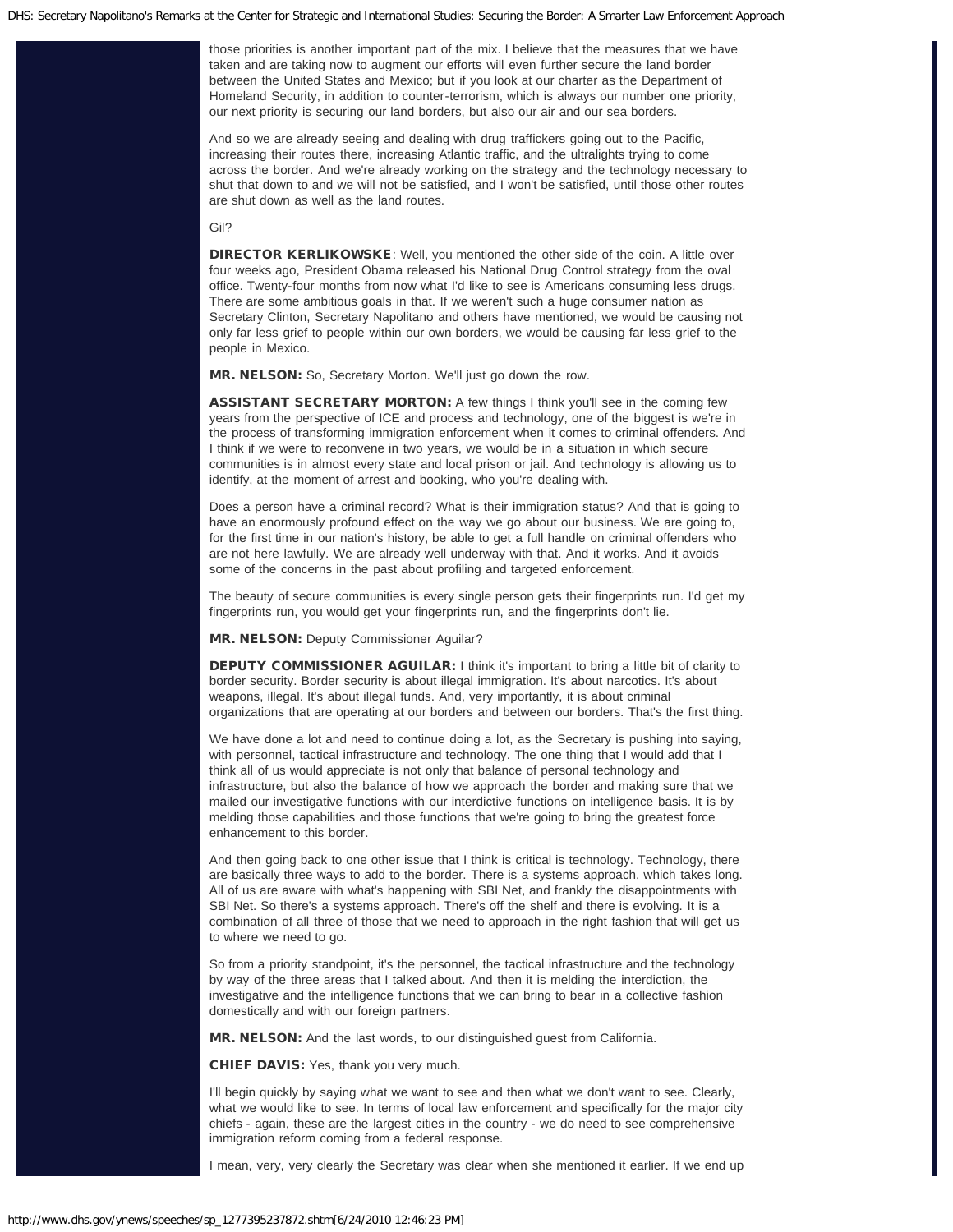with 50 separate state laws on how it is that local law enforcement are supposed to be helping in this effort, we're going to have a huge problem. Again, keep in mind, local law enforcement across this country is getting squeezed. I've mentioned that we're the tenth largest city in the country. We're talking about cutting our patrol forces by eight percent by August.

What do you, as local community members, want your local law enforcement police department to be doing? Do you want us focusing on the robberies and the sexual assaults, and the domestic violence, and the burglaries and the traffic accidents, or do you want us to start shunting a lot of our resources to handling Federal civil violations?

Remember, these immigration violations are civil in nature. Local law enforcement has the responsibility of providing for criminal response. So what we don't want to see is we don't want to see local law enforcement agencies being required to enforce immigration laws. Clearly, each local law enforcement agency and their local communities need to decide what is best for them. We're not saying that there aren't problems.

We clearly hear the frustrations that are coming from across the country, and we've even heard frustrations from some sheriffs and others on the local border states, but understand that we can't put our local law enforcement in a position where all of a sudden we are shunting our very precious resources that deal with this issue. It's a federal issue. We are happy to help however we can, but it should not be the primary focus of local law enforcement to enforce immigration laws.

One of the last points on this is it's really beginning to hamper our community policing relationships. We've spent decades in local law enforcement trying to establish relationships with all of our different minority communities. San Jose - there are over a million people in San Jose. There is not a majority of anything; 32 percent of our population is Hispanic; 20 percent is Asian.

We've done great things to try and get inroads with these communities, and they don't always understand, because of language barriers and other things, what's taking place with this topic or this issue. But local law enforcement is the one that they look to, and they're fearful of us if we're coming into neighborhoods to respond to calls because they think somehow we're trying to do other things.

Be very clear. Local law enforcement will be the first ones to step up if there is a criminal issue going on. If ICE comes in and says we're looking for a homicide suspect - he's an illegal immigrant, whatever the case may be - local law enforcement across this country will step up and help. But do we want our local law enforcement agencies to be the primary focus of this enforcement on civil laws. And I'm telling you with the resources and the budgets, et cetera, and the community policing issues, it's just not the way to go. So we need to see the federal response.

That's what we'd like to see within 24 months, but we clearly do not want to see 50 different state laws telling local law enforcement how it is that they're going to be going out there to solve this problem. It is a no win situation for local law enforcement.

MR. NELSON: Secretary Napolitano, you wanted to --

SECRETARY NAPOLITANO: Well, I just wanted to offer a friendly amendment for the chief.

SECRETARY NAPOLITANO: And that is Congress - Congress has seen fit to describe initial entries as misdemeanors, and so it's a, you know, it's a minor offense, and, but the calculus is the same. Do you want local law enforcement spending their time, mandated to spend their time on those as opposed to the homicide, rape, assault, and at the expense of very extensive community policing efforts that are created to supply the public safety architecture for communities. I just wanted to clarify that one point.

MR. NELSON: Well, before we thank our guests, it's going to be imperative that everyone remain seated until Secretary Napolitano and her party leave. But we would like to thank you all very much for your time. We realize you're very busy. We appreciate your comments.

###

*This page was last reviewed/modified on June 24, 2010.*

### **I Want To**

[Learn about the Travelers' Redress Process](http://www.dhs.gov/files/programs/gc_1169673653081.shtm) [Find Career Opportunities](http://www.dhs.gov/xabout/careers/content_multi_image_0014.shtm) [Use the Job Finder](http://www.dhs.gov/xabout/careers/jobfinder.shtm)

#### **Featured Components**

[Customs and Border Protection \(CBP\)](http://cbp.gov/) [Federal Emergency Management Agency \(FEMA\)](http://www.fema.gov/) [Immigration and Customs Enforcement \(ICE\)](http://www.ice.gov/)

# **Information For**

[Travelers](http://www.dhs.gov/files/travelers.shtm) [First Responders](http://www.dhs.gov/xfrstresp/) **[Business](http://www.dhs.gov/xbsnss/)** 

## **Making Connections**

[Leadership Journal](http://journal.dhs.gov/) [The Blog @ Homeland Security](http://blog.dhs.gov/) [Homeland Security Feeds](http://www.dhs.gov/xutil/feeds.shtm)